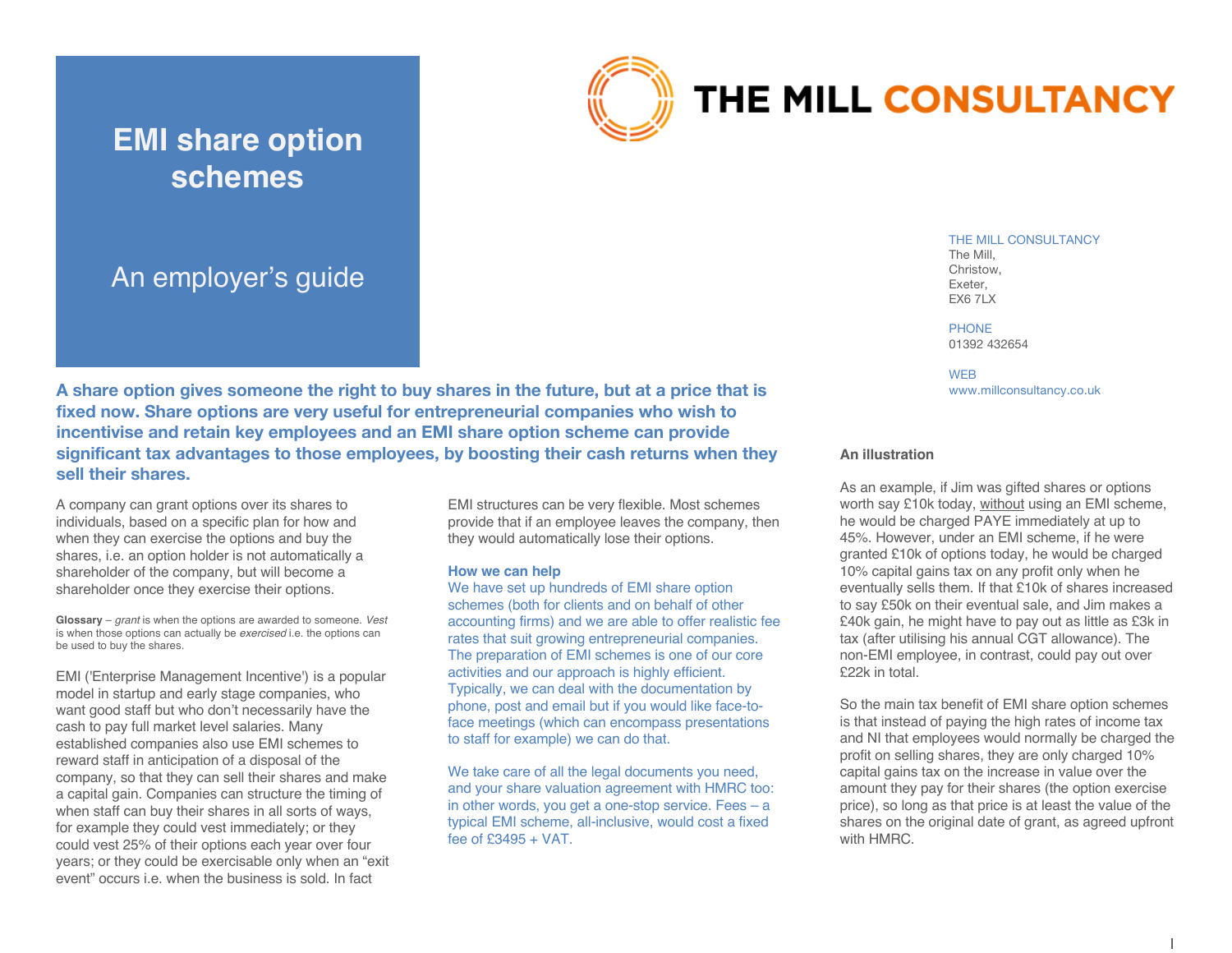#### **We make setting up a scheme as easy as possible for you.**

We send you a short questionnaire to complete, with everything explained very simply. The sort of information we will need includes -

- The names of employees to be included in your scheme
- The number of share options to be granted to each individual
- The design of your scheme: the period over which the options will vest and the structure for the vesting (we will discuss this with you in detail)
- When an employee can exercise options and buy actual shares (e.g. any time after vesting, or only on a sale of the company)
- The price of the options, and the basis for that price (valuation)
- Your Articles and any shareholders' agreements

*'We used the Mill Consultancy when relaunching our EMI option scheme -we were looking for a sensibly priced and personal service with practical, tailored advice. We got all this and more - Jerry was highly competent and quick to understand what we were after. He has always been very helpful and responsive to subsequent queries and we will certainly use the company again for other services.' Clare Capstick-Dale, X4i*

#### **What is the "EMI"?**

EMI was introduced in 2000 to assist companies in attracting and retaining key employees and to reward those employees for taking the risk to work for such companies.

The EMI allows a qualifying company to grant options over shares with a value of up to £250,000 per employee (up to a maximum of £3 million per company) on very flexible terms. EMI options are eligible for 'entrepreneurs' relief' with capital gains tax at only **10%** rather than 20%. Outside an EMI scheme, employees would instead pay income tax on gains, at up to **45%** (and possibly NI on top as well).

#### **What companies qualify?**

• The gross assets of the company (or the group of companies if a parent company) must not exceed £30 million. Gross assets broadly comprise all assets shown in the balance sheet.

- The company must have fewer than 250 employees.
- The company must be independent and not under the control of any other company. Shares in a subsidiary cannot be used in an EMI option, i.e. the shares must be in the parent company.
- Companies may be quoted or unquoted.
- There is no requirement that the company be resident or incorporated in the UK but the company must have a 'permanent establishment' in the UK. Group companies can offer EMI share option schemes to employees throughout the group, provided that all of the subsidiaries in the group are qualifying subsidiaries. Broadly, this means that the parent (or another subsidiary) must own at least 51 per cent of the share capital and fully control that subsidiary.
- Certain trades are excluded from the EMI. Excluded trades include leasing, financial activities and property development. For a group, the activities of all group companies will be treated as a single business.

### **What employees qualify?**

To qualify, employees must:

- Work for the company (or, if relevant, any group company) for at least 25 hours a week or for at least 75 per cent of their paid working time (which includes time spent in self-employed work);
- Not have a "material interest" in the company i.e. more than 30 per cent of that company (not including any EMI options).

**Are there any restrictions on the grant of options?** Each employee can only hold a maximum of unexercised options worth £250,000 in any 3-year period under the EMI. Any further options granted to an employee over and above this sum would not qualify for EMI relief.

Companies are free to set their own option period, but note that after 10 years the tax benefits of EMI will no longer apply to the exercise of any outstanding options.

Companies are also free to set the option price, which may be more or less than the market value of the

shares on the date the option is granted. The shares over which options are granted must be fully paid up ordinary shares. It is not possible to grant an EMI option over redeemable or convertible shares.

#### **How is the EMI operated?**

A separate signed agreement will be required in respect of options granted to each employee. This enables the company to tailor each grant of an option to the particular employee. It's fine to have different vesting periods and option numbers for different employees.

**Does HMRC supervise the operation of the EMI?**

There is no need for prior approval of EMI share option schemes from HMRC - the company must simply notify HMRC within 92 days once an option has been granted. A company can however seek advance informal assurance from HMRC that it is a qualifying company.

A valuation of shares in connection with the EMI will need to be agreed with HMRC. This is important – it means that the market value of the shares is agreed by HMRC as at the date of the granting of the options and avoids any arguments later on when the employee eventually sells the shares on an exit.

Companies who grant EMI options will need to make an annual return to HMRC by the 6 July after each tax year. We can provide this service if required.

#### **What other requirements are there?**

The employee must be prohibited under the terms of the grant of the option from transferring any of his rights under the option. If the option is capable of being exercised after the employee's death, it must not be capable of being exercised more than one year after his death. There are provisions in the legislation for dealing with the EMI options if the company that granted them is the target of a successful take-over. In certain circumstances the holder of the option can agree with the acquiring company to surrender his option in return for a replacement option to acquire shares in the acquiring company.

**What are the tax advantages of EMI options?**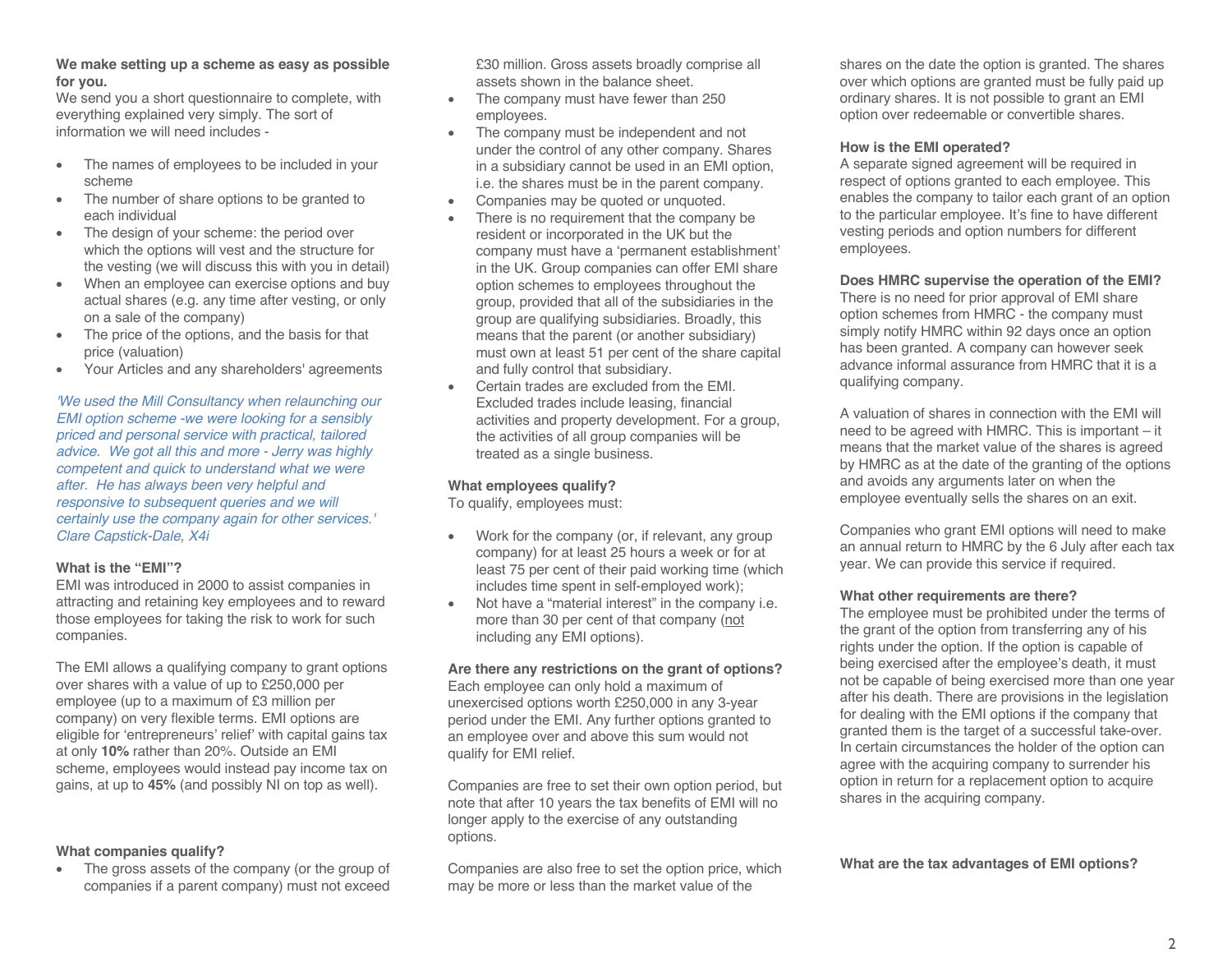No income tax or national insurance contributions (NICs) are payable when EMI options are granted.

If the option's exercise price is set at the same or a higher price than the HMRC-agreed market value of shares on the date that the option is granted, then no income tax or NICs are payable when the option is exercised.

Companies may set the option price at a discount to the agreed market value. However, where this is the case then, on exercise of the option, income tax will be payable on the discount (the excess of the market value of the shares on the date the option is granted over the exercise price paid by the employee).

When shares obtained on exercise are eventually sold the employee will be liable for capital gains tax (CGT), currently at the entrepreneur's relief rate of 10%. The employee can also use their annual CGT exemption (currently the first £12k of gains is taxfree).

The costs of setting up and administering the EMI will be deductible expenses for the company against corporation tax. Also, after exit, the net market value of the options exercised by employees may be an allowable expense, similar to expensing normal employee remuneration.

#### **Can the tax advantages be lost?**

If at any time prior to the exercise of an option a "disqualifying event" occurs then, on a subsequent exercise of the option, an employee will be subject to income tax in the usual way as on the exercise of an unapproved share option. However, the gain will be calculated by reference to the market value of the shares on the date of the disqualifying event. Examples of disqualifying events include:

- The employee ceasing to be a qualifying employee (e.g. going part-time)
- The company ceasing to be a qualifying company (e.g. its business changes and becomes ineligible)

#### **Other points** - there are **other types of option**

**schemes** available but for most growing SMEs we consider that EMI is definitely the best. There are other forms of scheme, such as the CSOP (company share ownership plan) if your trading activity is ineligible for EMI, or an 'unapproved' scheme for nonexecutives and non-employees, that we can help you with.

Sometimes it will make sense for a company to have new **Articles of Association** drafted, for two main reasons - first, the company may require that it can buy back shares from an employee who has bought shares under their option agreement but who later leaves employment, so 'buy back' provisions will be needed, and second, a number of companies require that option shares are a different class e.g. nonvoting, so the Articles will need to cover different class rights for A shares, B shares etc. If new Articles are required, we can draft them for you.

# **To discuss your requirements please call or email Jerry Davison: 01392-432654 or jerry@millconsultancy.co.uk**

*'Jerry set up our EMI scheme and I can't recommend him highly enough, Jerry provided us with all the advice, documentation and dealt with HMRC to get us heavily discounted options.' – Paul Thomas, Cupris Software*

*'We chose the Mill Consultancy to create our share scheme based on the all-inclusive package (i.e. including the company valuation and having no hidden extras) and the price which was extremely competitive. We were very happy with our decision. Jerry at Mill Consultancy was fast and effective whilst always maintaining great communication and being happy to help with any questions we had. What to a small company had seemed a daunting task turned out to be a very smooth procedure indeed and all thanks to Jerry for that. It is very easy to recommend the Mill Consultancy to you for your EMI share scheme.' - Rodney Higgins - CEO - VSR2 Limited*